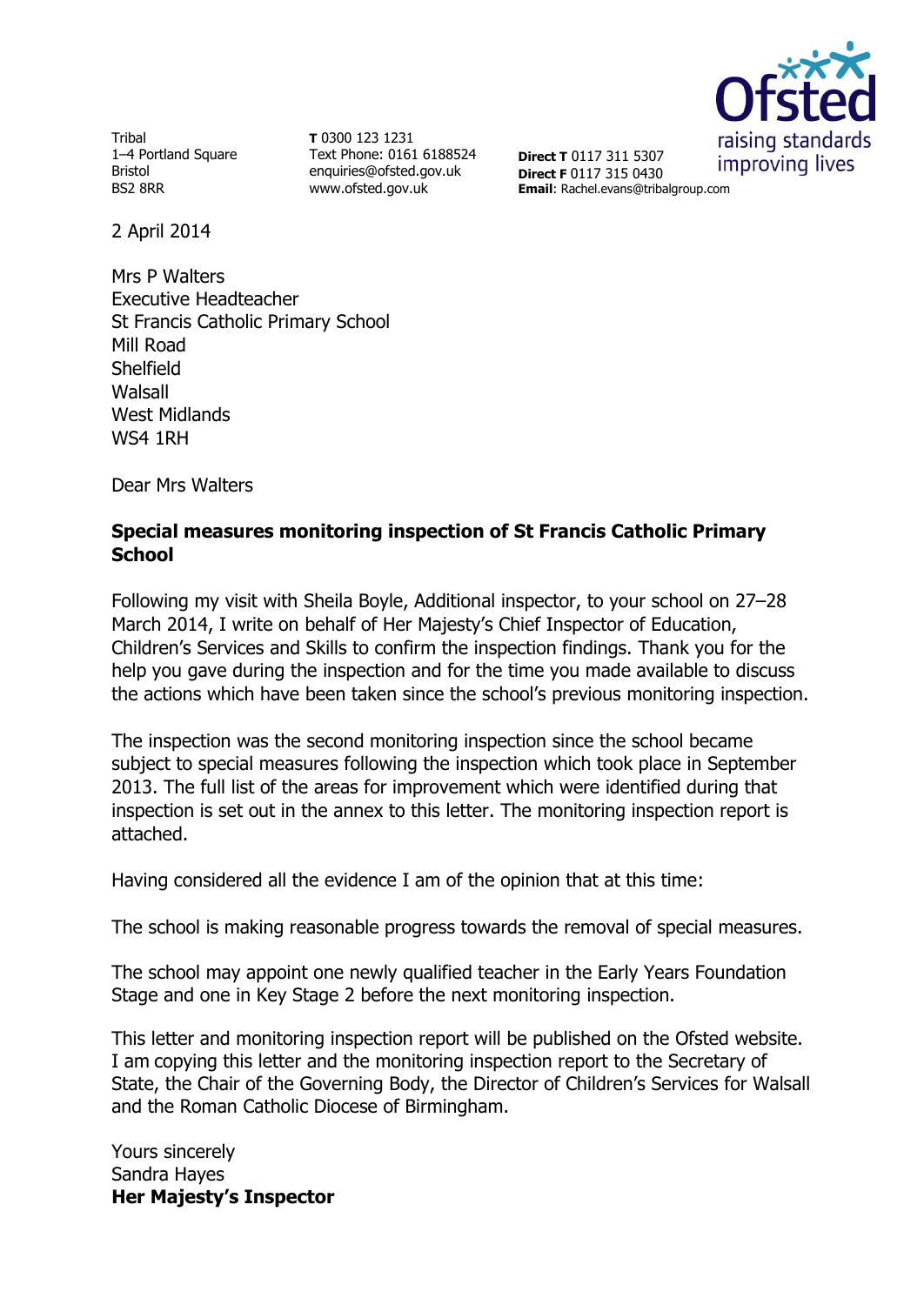

# **Annex**

## **The areas for improvement identified during the inspection which took place in September 2013**

- Improve teaching so that it helps pupils to make good or better progress by making sure that all teachers:
	- $-$  expect much more of their pupils, both in the amount of work they will do and the intellectual challenge they provide, and do not accept mediocre work
	- understand the information they have about how well pupils are doing and use it to set work at the right level for all groups in their class
	- provide lessons that motivate and encourage high levels of attentiveness
	- improve the use of questions in lessons to check pupils' understanding and involve them more in their learning.
	- **IMPROVE PUPILS' achievement in writing and mathematics in Key Stage 2 by:** 
		- developing pupils' calculating skills and their ability to use them to solve problems
		- giving pupils the chance to practise them in a range of subjects and topics
		- $-$  teaching pupils how to write in a fluent, neat style and how to present their work
		- giving pupils more interesting opportunities to write at length and at a good standard across a wide range of topics and subjects.
	- $\blacksquare$  Improve the effectiveness of leaders by:
		- making sure that the headteacher and other leaders keep a close check on the progress of different groups of pupils
		- taking rapid action when pupils or groups fall behind, and using the information about progress to evaluate actions they take
		- $-$  checking rigorously that all teaching is good enough to lead to at least good learning and progress and accurately identifying where improvements are needed
		- ensuring that senior leaders hold all teachers strongly to account for the quality of teaching and how well pupils achieve
		- using the pupil premium funding effectively to support eligible pupils who are at risk of underachieving.
	- **Ensure that governors have the skills and confidence to monitor and check** the work of the school.

An external review of governance, to include a specific focus on the school's use of the pupil premium, should be undertaken in order to assess how this aspect of leadership and management may be improved.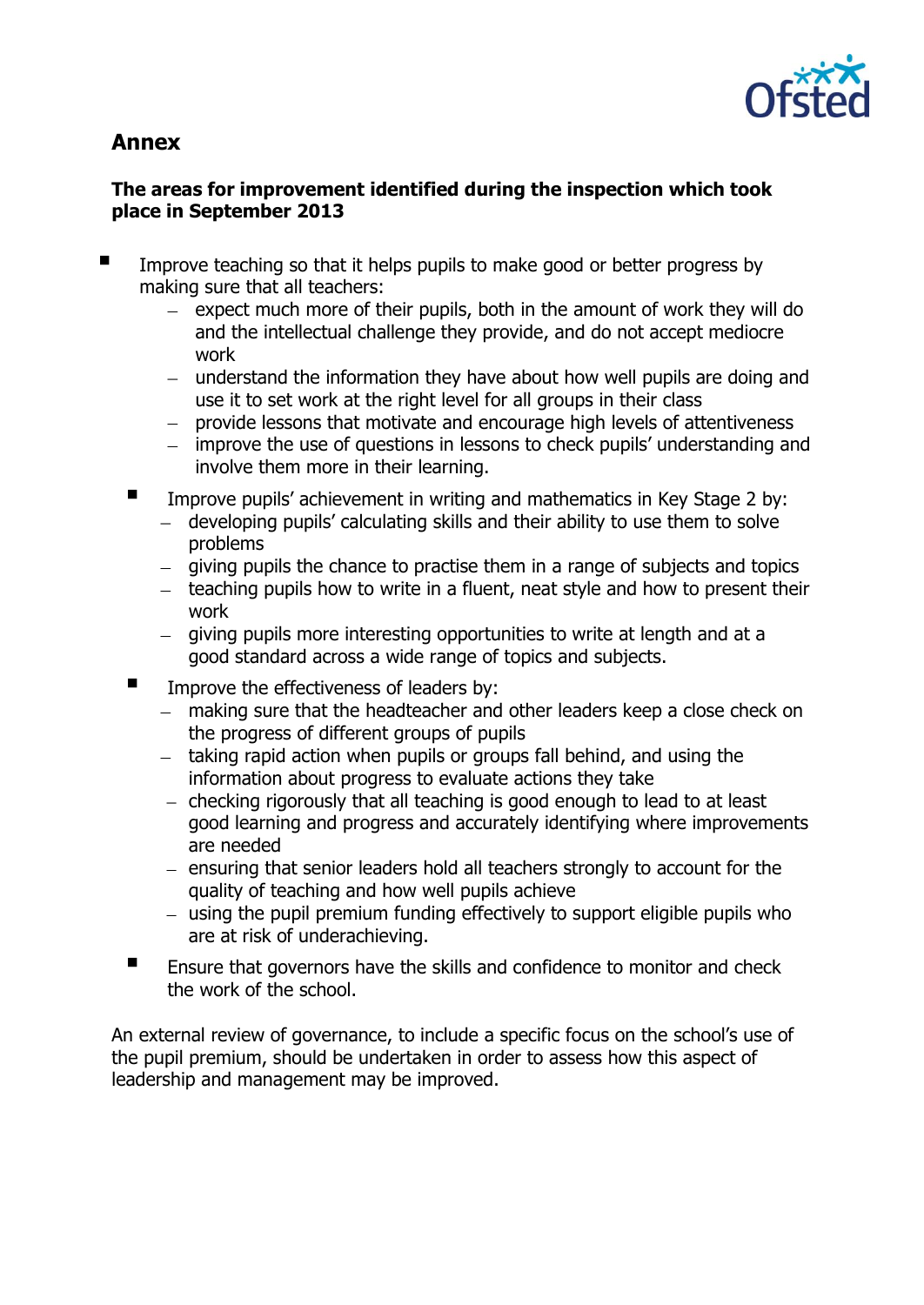

#### **Report on the second monitoring inspection on 27 and 28 March 2014**

#### **Evidence**

Inspectors observed the school's work, scrutinised documents and met with the executive headteacher and other senior staff from Holte School, the Chair of the Governing Body and three other members, a representative of the local authority, groups of pupils in formal discussions, in lessons and at break times and several parents as they brought their children to school.

#### **Context**

The headteacher has been absent through ill health since mid-February. He is due to retire at the end of this term. The local authority arranged support from a local Catholic school and from Holte School, which is a national support school. From the end of February, executive leadership has been provided by the executive headteacher (who is a National Leader of Education) and three senior staff from Holte School. The roles of subject coordinators and other leaders have been restructured. The local authority has carried out a review of governance.

#### **Achievement of pupils at the school**

In a short time, executive leaders have built a detailed picture of pupils' achievement across the school. This gives leaders and teachers helpful information about the rates of progress made by different groups. However, leaders are aware that teachers' judgements about the levels pupils are working at have not been accurate in the past and have plans to address this quickly. While some information is not accurate, it does show that gaps in achievement still exist. In many classes boys achieve less well than girls and pupils who are eligible for support from the pupil premium, which is additional funding from the government for pupils who are eligible for free school meals or who are looked after by the local authority, are still a long way behind other pupils.

Improvements are evident in pupils' books but there is still a long way to go. Pupils are now being given more chances to write in different subjects, such as history. Nevertheless, books still show that pupils do not write often enough for long periods of time. Pupils' mathematical skills are improving in some classes. For example, some pupils were observed practising calculation skills by solving a problem about different ways they could make a fence of a given perimeter. However, their books show this kind of opportunity does not happen frequently. Teachers say they now place greater emphasis on presentation, but some books are still very untidy. Consequently, pupils' progress remains uneven across the school and is still slower than expected in some classes.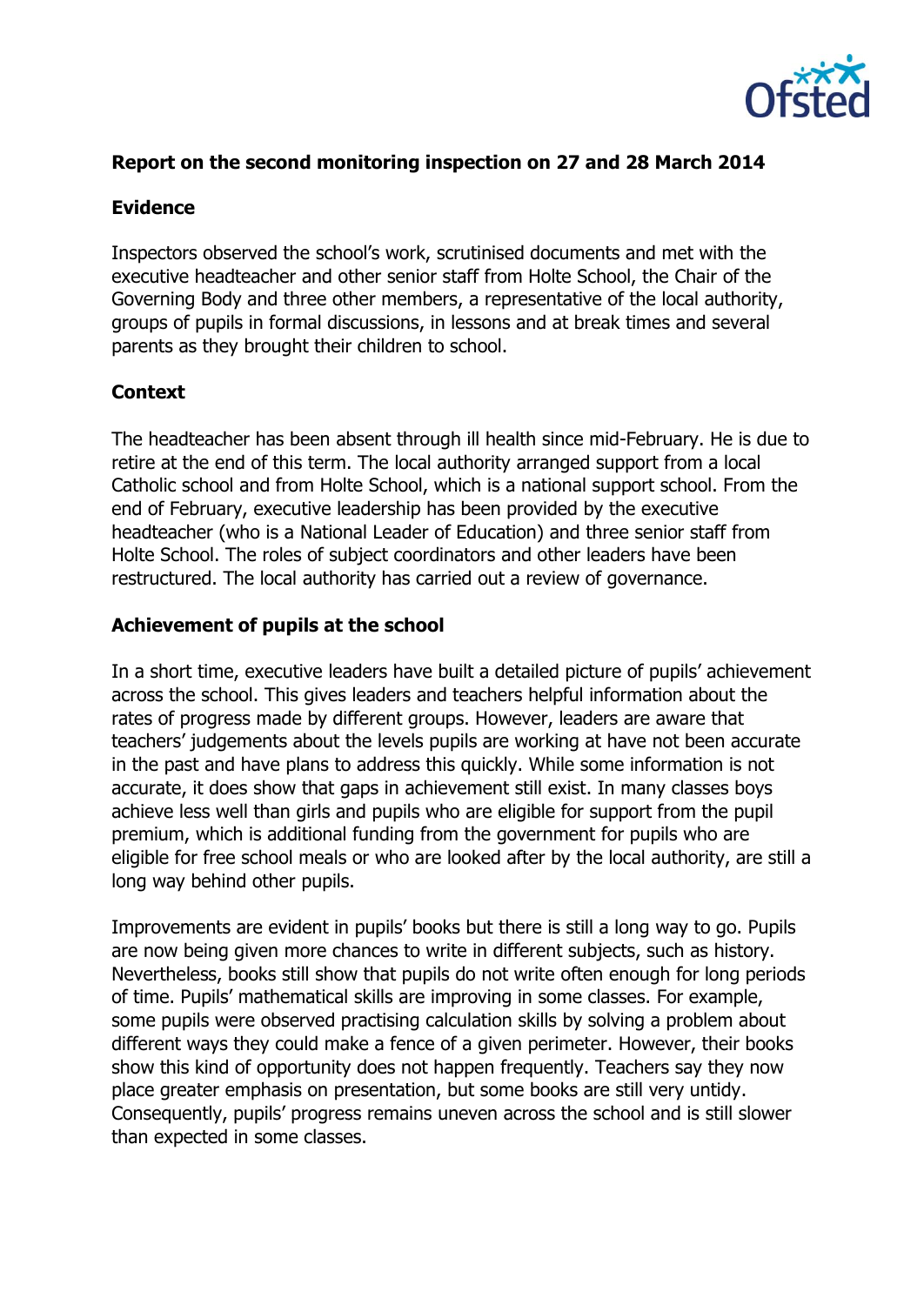

## **The quality of teaching**

The executive leadership team has quickly identified what needs to improve in teaching and has well-focused plans to train and support teachers and teaching assistants. Teachers say they are now clear about what is expected of them and that they are confident the support will help them to improve. They are keen to receive and act upon advice. There is a sense of commitment, shared by teachers and teaching assistants, to make rapid improvement in teaching.

In some classes, teachers now have higher expectation of what pupils can achieve, so lessons are more challenging. Pupils' books show this is still not so in all classes and in all subjects. Consequently, teaching is still not strong enough to ensure pupils catch up from previous poor achievement. Some teachers still do not understand what levels pupils are working at and so the work they set is either too easy or too hard for some pupils. Training is scheduled over the next few weeks to help them improve these skills.

Inspectors observed some interesting lessons which motivated pupils to work hard and succeed. For example, pupils talked excitedly about how to use words creatively to make their poetry appeal to the reader. They challenged one another and were very supportive of each other's efforts. In some lessons, pupils were less enthusiastic because they did not enjoy the activities given.

Some teachers and teaching assistants have responded well to recent training on using questions. Several good examples were seen where questions were used to help pupils learn more effectively. For example, in the Early Years Foundation Stage, a teaching assistant carefully questioned a group of children about the sounds they needed to write their list of ingredients for making 'alien juice'. On the other hand, some teachers still miss opportunities to clarify misunderstandings or to challenge pupils to think at higher levels.

Teachers now all follow agreed procedures for marking pupils' work. They write comments about what has gone well and make suggestions for what needs to improve. These comments are often imprecise and do not make it clear what pupils need to do next. Where next steps are given, pupils are rarely given opportunities to make the required improvement and teachers do not check whether comments have made a difference to the quality of work in the future.

#### **Behaviour and safety of pupils**

Pupils continue to conduct themselves well around school. They are polite and courteous to adults and treat each other with respect. This is also true in lessons that are interesting. Pupils were observed sensitively helping others who were struggling with their work. Where teaching does not capture their imagination, pupils' attention drifts easily and they lose enthusiasm. New systems for checking on